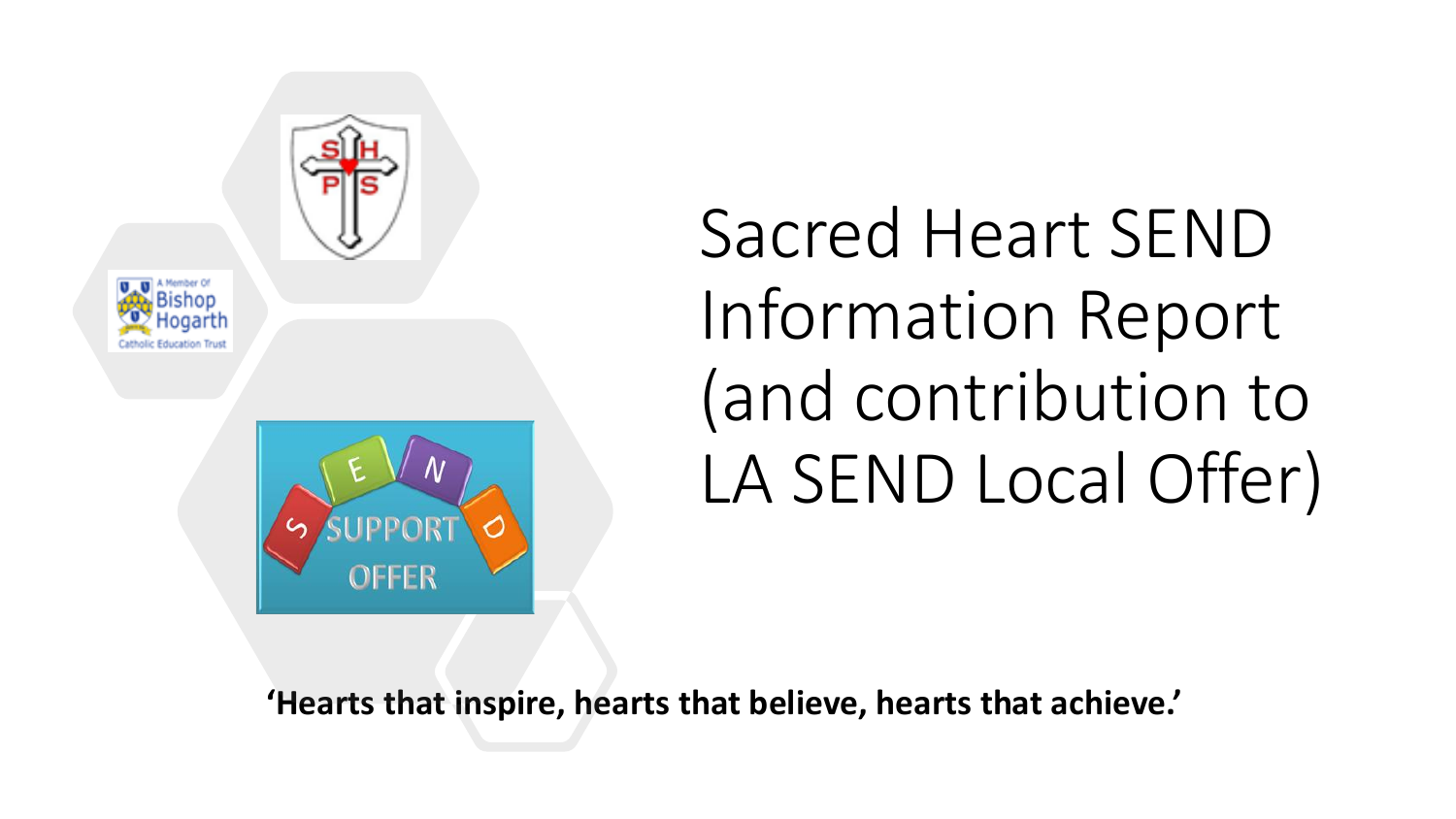**Sacred Heart's Key SEND Contacts**

Mrs A Howell – Headteacher/Designated Safeguarding Lead Mrs A Palmer– Deputy Head/Designated Safeguarding Lead Mrs E-K Darnton – SENDCO/Inclusion Coordinator Mrs A Palmer -SEND Aide Mrs H Walker – Deputy Designated Safeguarding Lead Mrs K Atherton – Wellbeing Team Leader Mrs D McNamara - Parent Support Advisor (PSA)

Sacred Heart Catholic Primary School, Hart Lane, Hartlepool, TS26 8NL Tel: 01429 272684 Website – [www.sacredhearthartlepool.co.uk](http://www.sacredhearthartlepool.co.uk/) Email – admin@sacredheart.bhcet.org.uk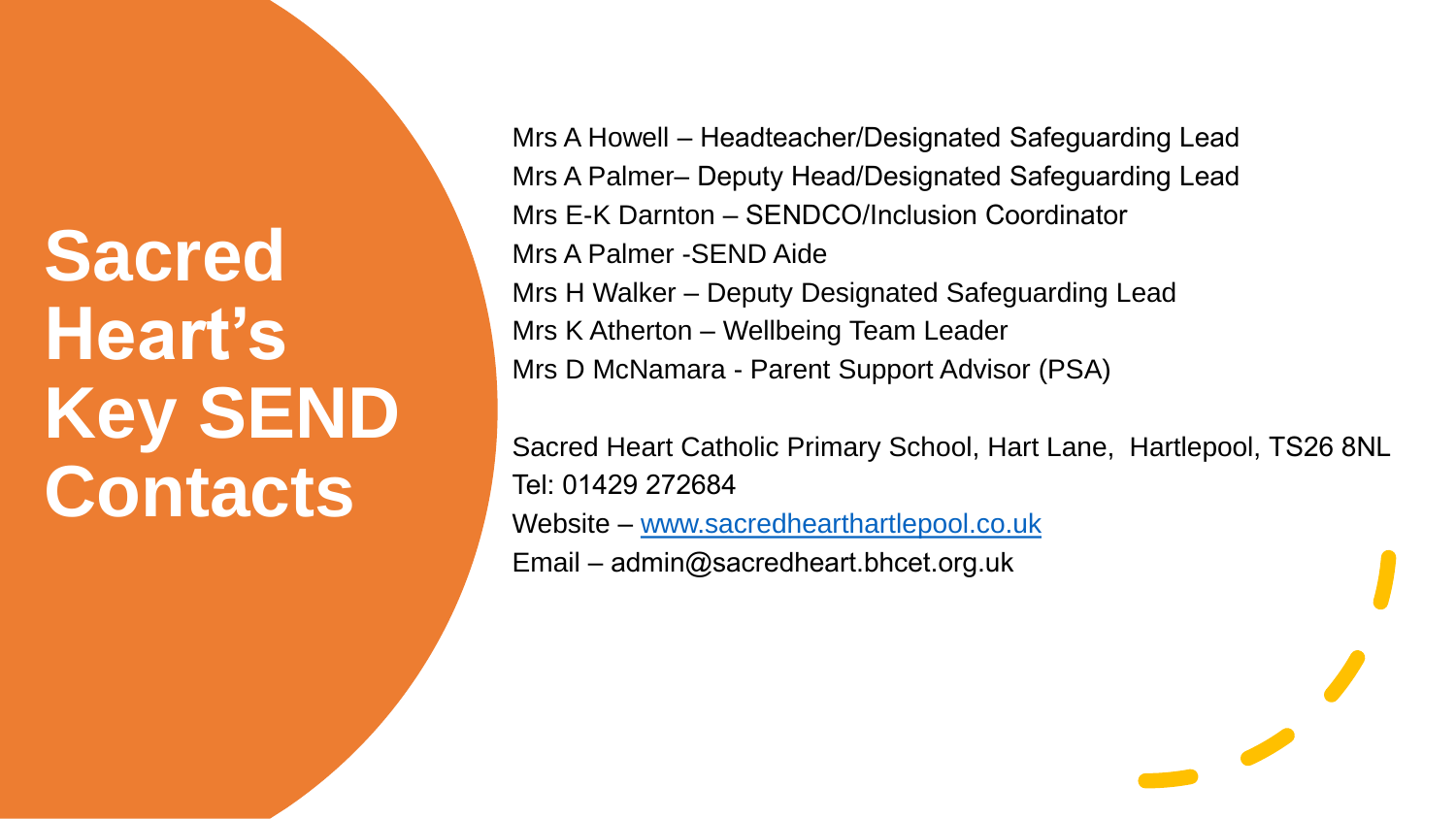## **Our Core Offer**

Sacred Heart Primary School takes a positive and inclusive approach to supporting all our pupils. We believe that pupils with Special Educational Needs or Disabilities (SEND) should access a broad and balanced curriculum in line with the DfES Special Educational Needs Code of Practice: 0-25 (2014).

The school's SEND Policy may be found on our website and a hard copy can be requested. Our policy is a detailed document which encompasses Bishop Hogarth Catholic Education Trust's high standards of support for children with SEND.

We strive to provide a nurturing and supportive learning environment in order for children to fulfill their potential. We promote and welcome the involvement of parents and regard home school partnerships as crucial to individual pupil's success.

We have a graduated approach to SEND, ensuring early identification of needs and a continuum of support for children to enable them to make progress.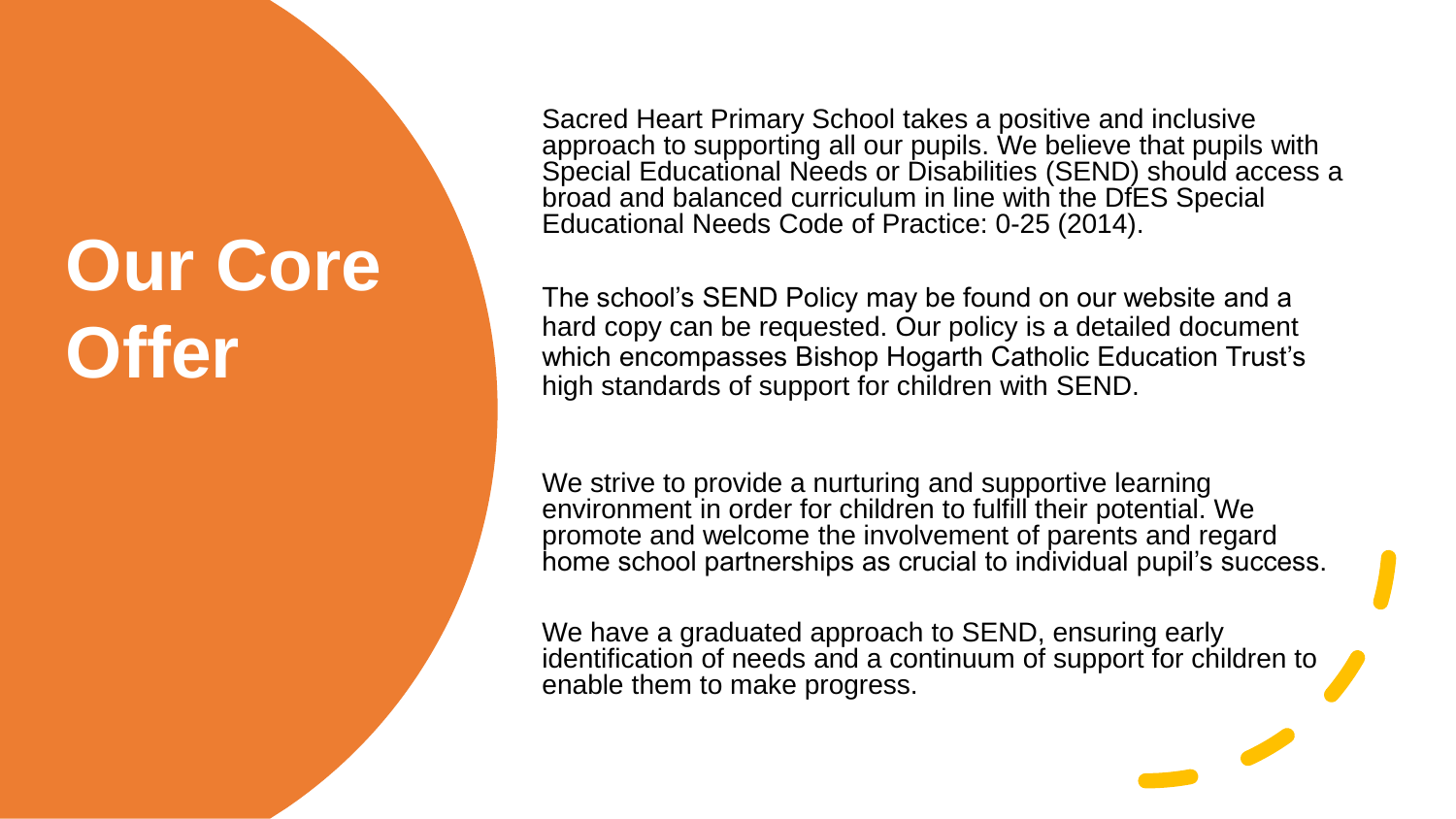# **What is Special Educational Needs and Disability (SEND)?**

*"A learning difficulty or disability is a significantly greater difficulty in learning than the majority of others of the same age."*

SEND support for pupils with significant needs is provided in the following areas:

Speech and Language; Cognition and Learning (specific learning difficulties); Social, Mental and Emotional Health; Sensory and /or Physical.

These needs can be short or long-term depending on the individual. We aim to identify additional needs as early as possible in order to enable support to be put in place.

These range descriptions are provided by the local authority to give consistency across schools in Hartlepool.

### **What should I do if I think my child may have a special educational need or disability?**

If you have concerns about your child's progress, you should speak to your child's class teacher initially.

The SENDCO can be contacted either by phone or by making an appointment at the school office should you continue to have concerns about the progress your child is making.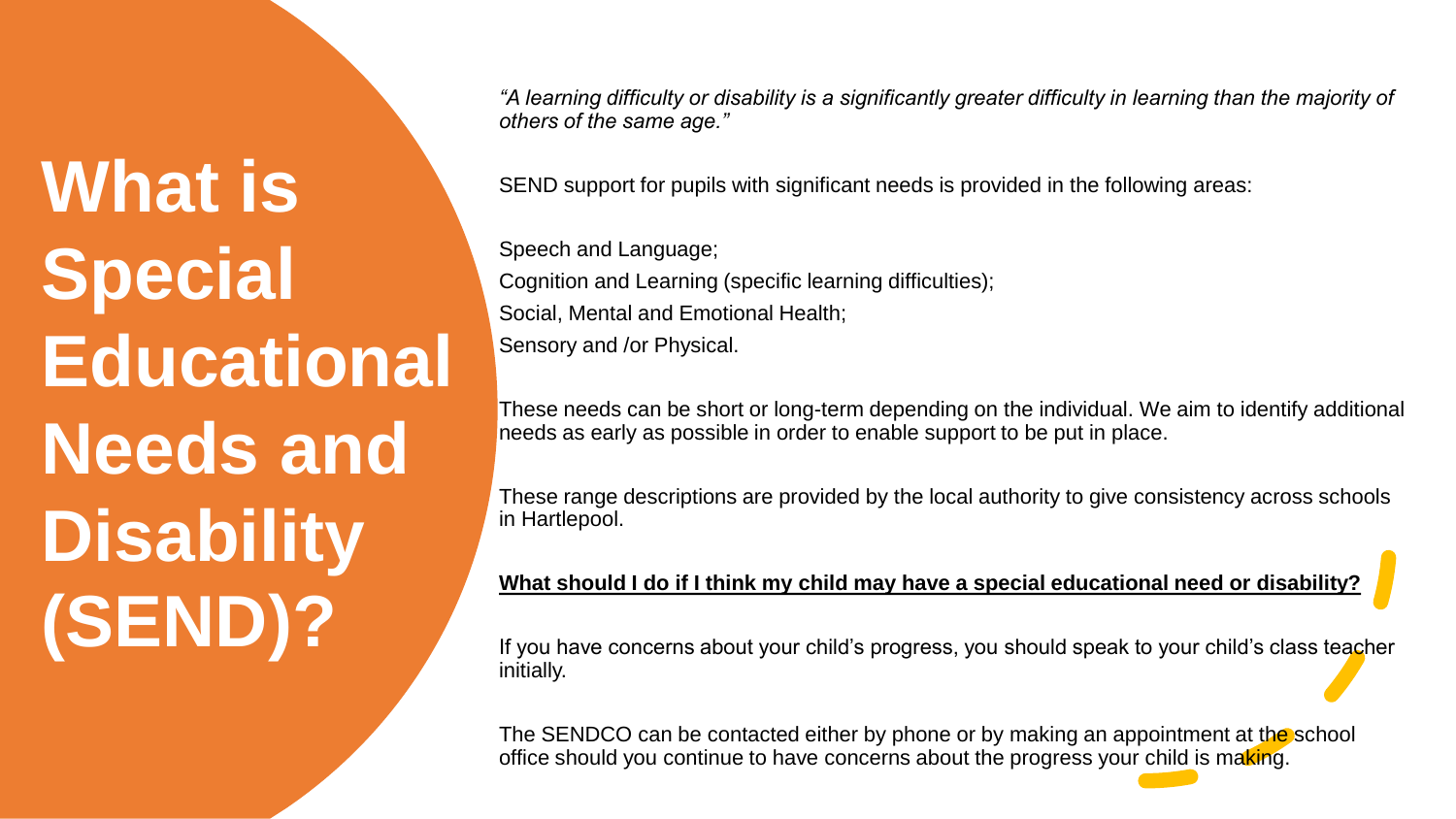## **Expertise Specialist Services**

At Sacred Heart we involve other bodies; including health and social care, local authority support services, charitable and voluntary sector organisations in meeting the children's SEND and supporting their families.

### **Expertise/Specialist Services accessed by Sacred Heart**

- Educational Psychologist
- **Occupational Therapists**
- Speech and Language Therapists
- Early Help Referrals made by school and other specialists
- Alliance Psychological Services
- CAMHS Child and Adolescent Mental Health Service
- Links with Daisy Chain Project (ASD Service)
- Links with Alice House (Bereavement Service)
- Harbour (Domestic Violence support and counselling)
- School Nurse/Health Visitors/Dental Health
- Child and Family Services
- Fire Brigade/Cycling Proficiency/ Pedestrian training– road/fire safety interventions
- Crucial Crew Y6 road safety/drug awareness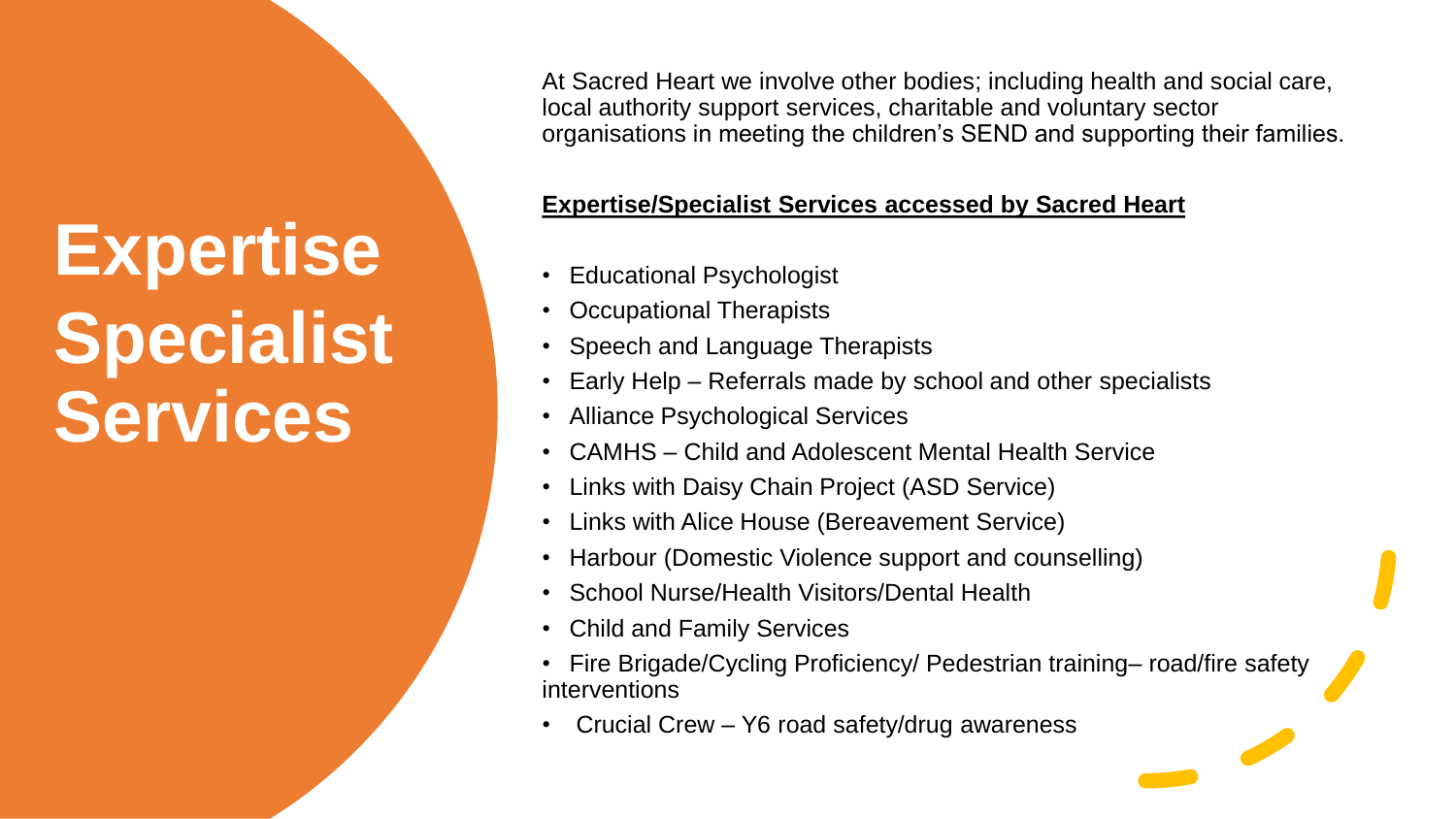**How is provision for children with SEND identified and tracked?**

The aim of formally identifying a pupil with SEND is to help school ensure that effective provision is put in place and so remove barriers to learning.

The support provided consists of a four part process:

- assess;
- plan;
- action;
- review.

This cycle enables the identification of those interventions which are the most effective in supporting the pupil to achieve good progress and outcomes.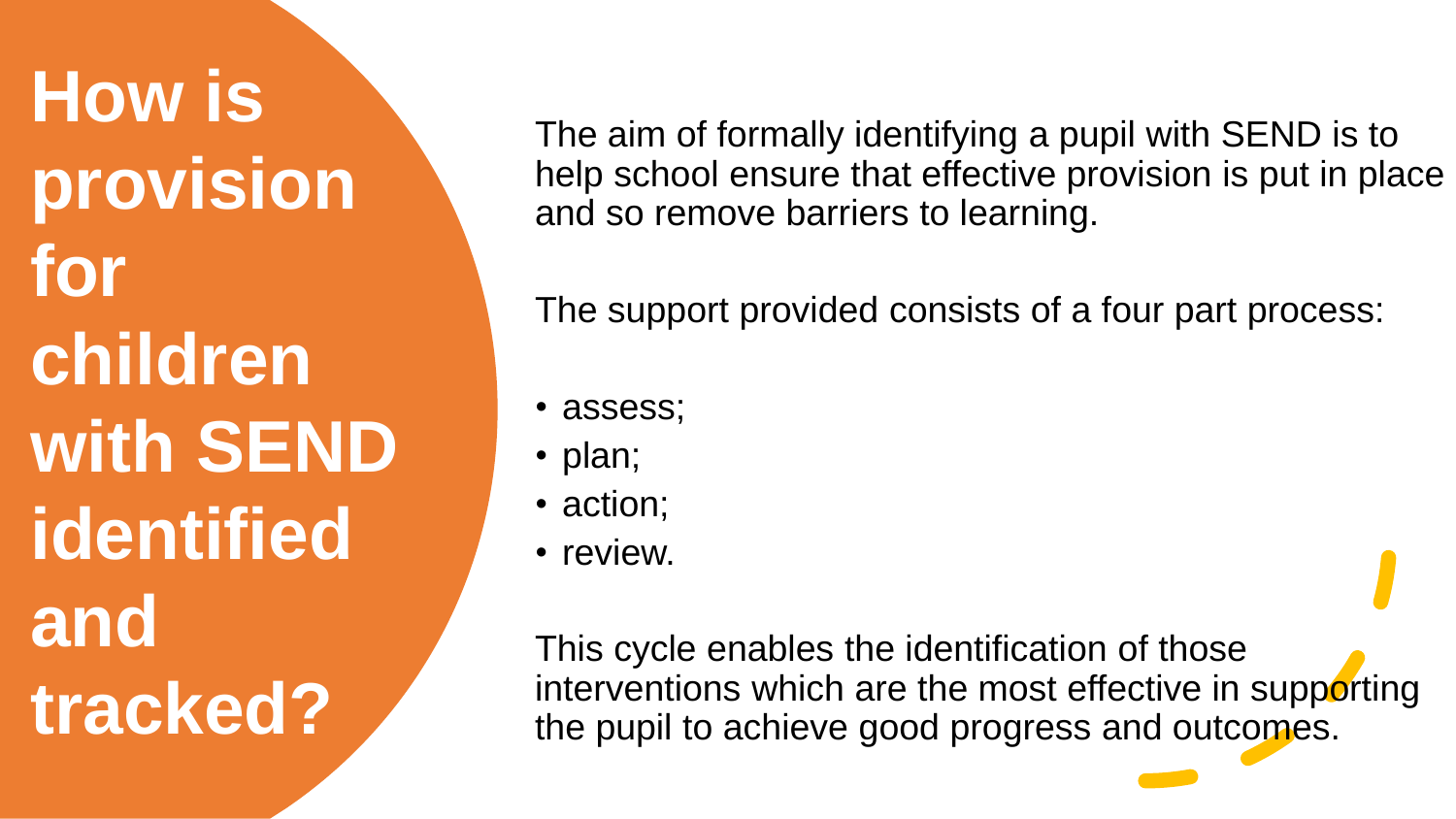### **Assess:**

*How does the school decide if a child needs extra support?*

The class teacher's assessment and experience of working with the pupil, details of previous progress and attainment, comparisons with peers and national data, specific assessment tasks and tests and the views of parents and pupils are used to identify needs. Advice may also come from external support services.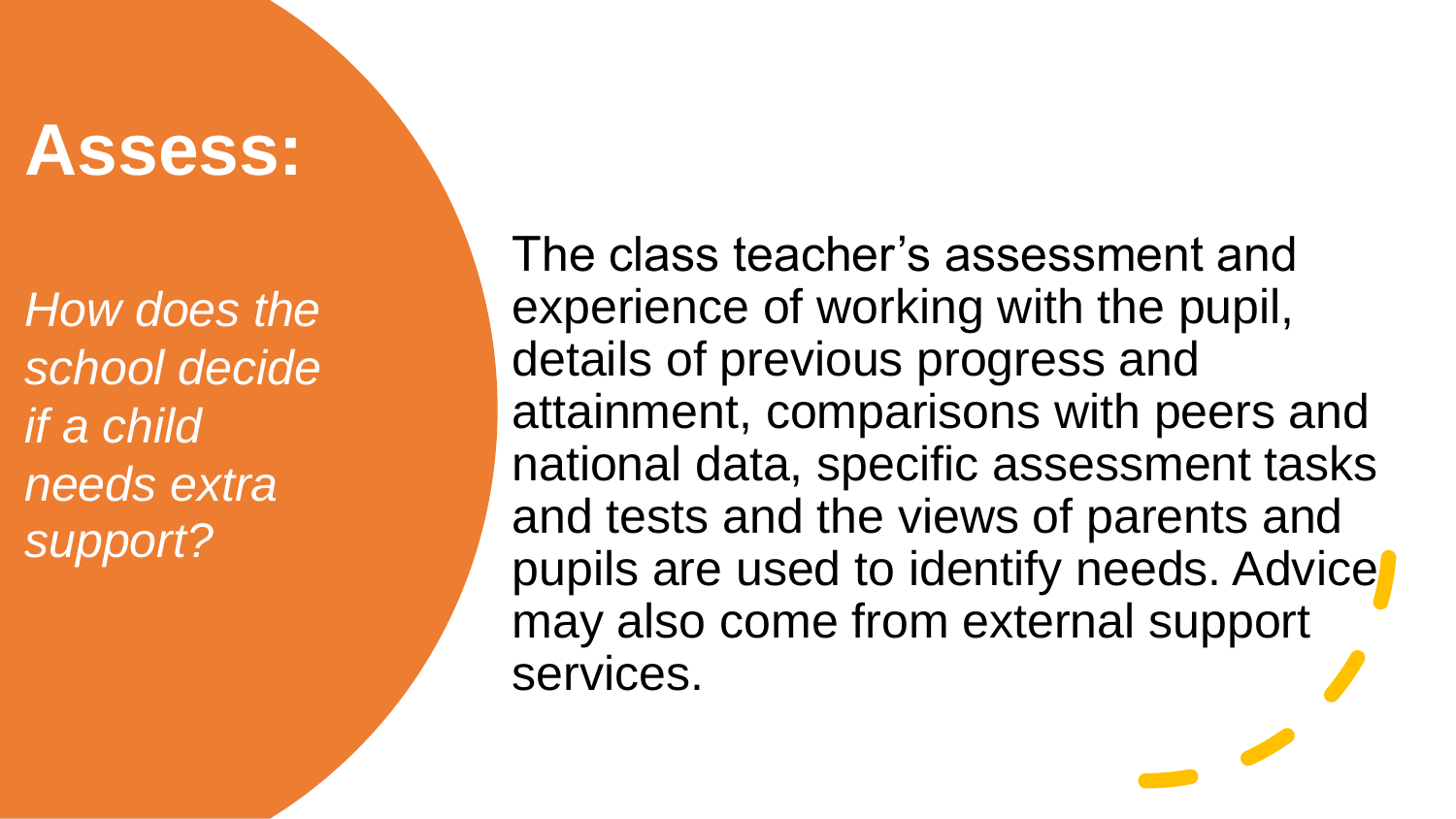### **Plan:**

*What type of support and how much support will my child receive?*

Information gathered is used to develop interventions and adaptions to the environment and the curriculum.

Advice from outside agencies including schools and families specialist services, the Educational Psychologist, behaviour support, the Emotional Health and Wellbeing Team and speech and language therapists may be accessed.

The class teacher will work alongside the SENDCO to plan the most appropriate interventions.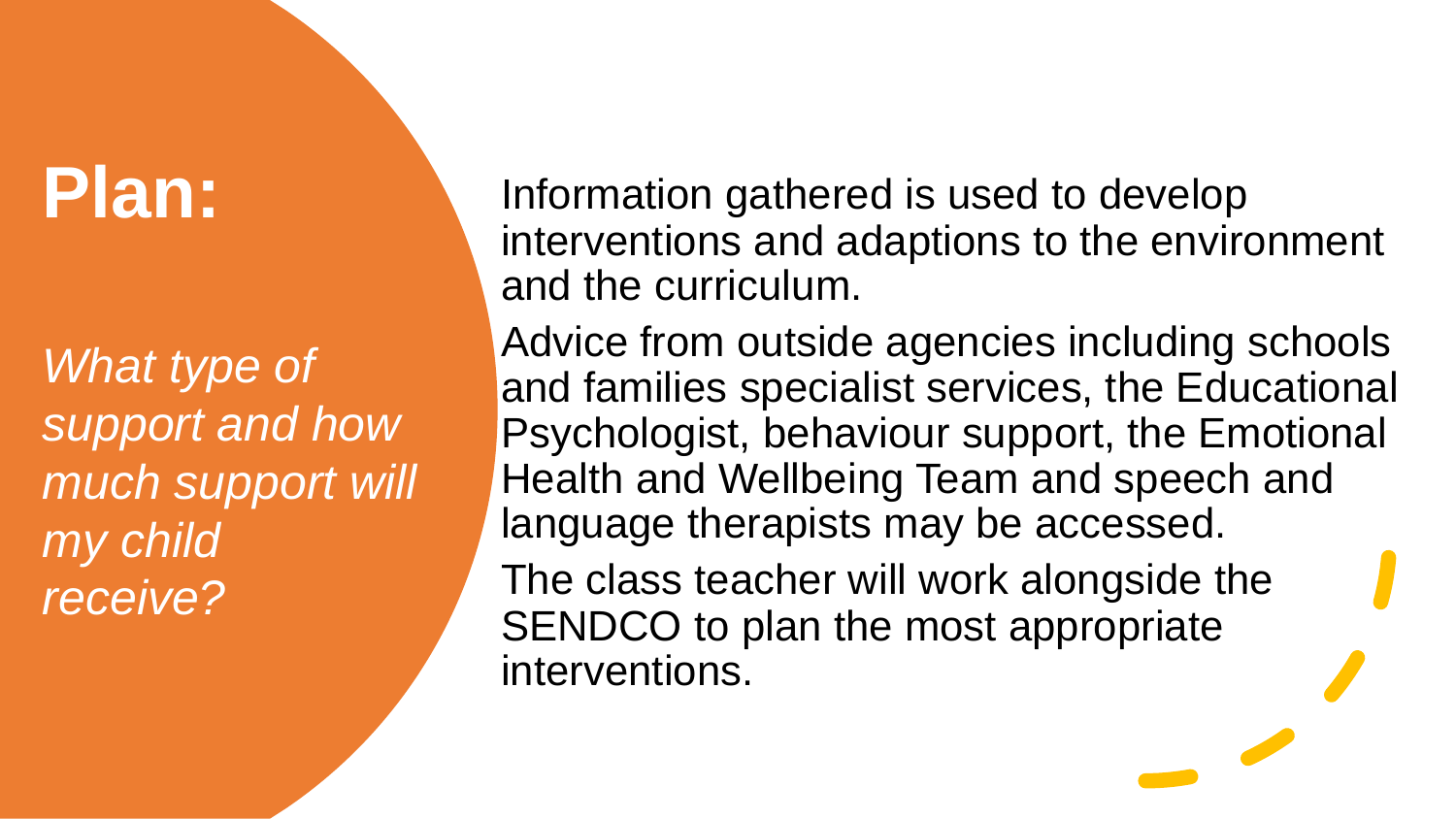## **Action:**

*How will the school staff support my child?*

Interventions may involve group or one-to-one teaching both in class and outside the main teaching on specific schemes of work. It may also involve the use of different equipment or the adaptation of the curriculum. The curriculum may be adapted through differentiation, using prompts, adapted resources and by support from teachers and teaching assistants. In some cases specific schemes of work (including for social and emotional difficulties) interventions will be used.

Children who have SEND will have the targets and strategies they are working on recorded on an Individual Education Plan (IEP). This will be reviewed termly and discussed with both the pupils and their families at review meetings. The IEP will include strategies on how families can best support their child.

Some children will have exceptional needs that require the school to request support and additional funding.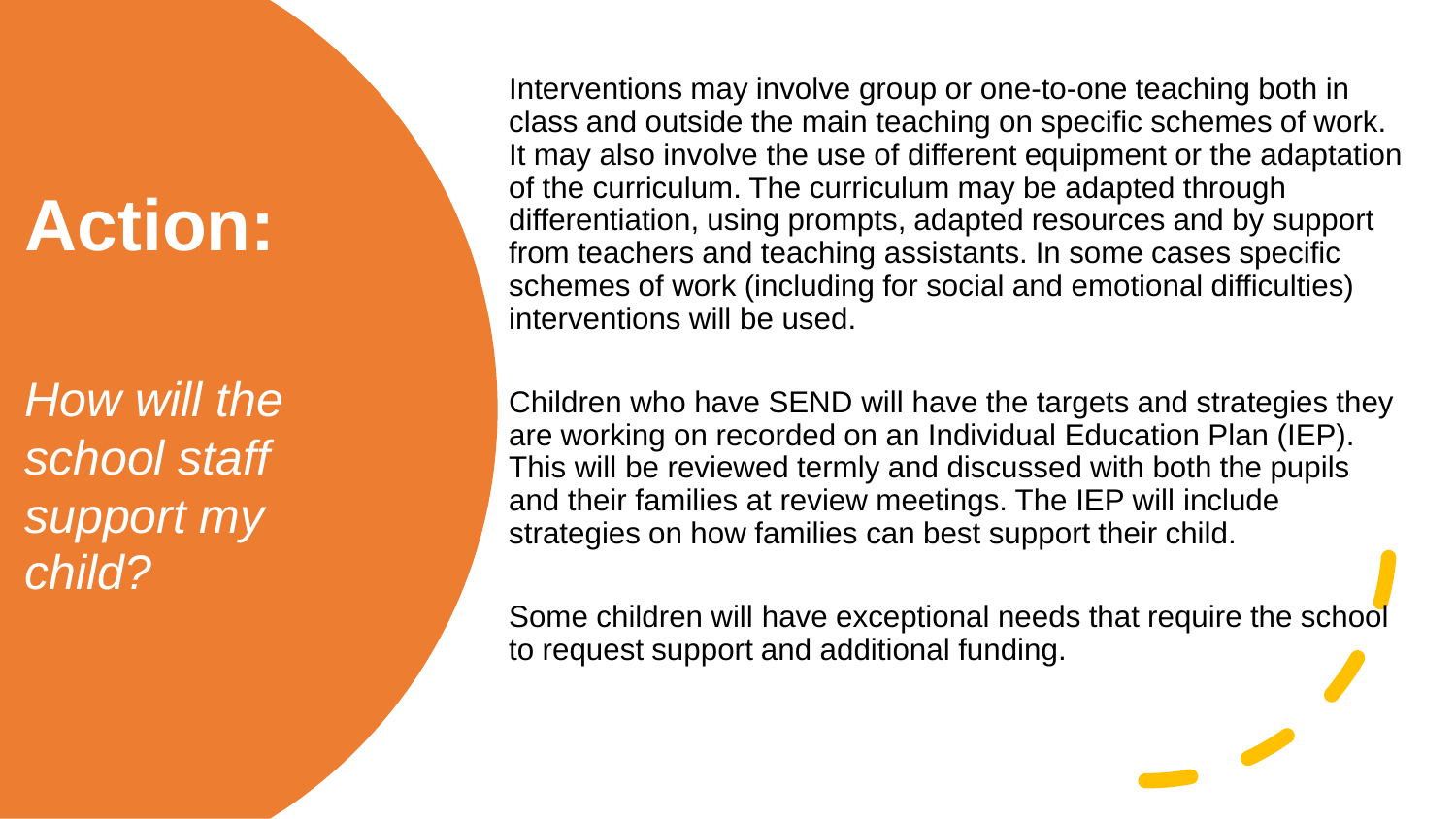## Review:

*How will school and I know how my child is doing?*

Your child's progress will be continually monitored by their class teacher and reviewed each term through pupil progress meetings. A range of assessment tools are used in school which show children's attainment in more detail.

Where necessary, children will have a Coordinated Support Plan based on targets specific to their needs which will be agreed by teachers, parents, the SENDCO and/ or external agencies. Targets will be designed to accelerate learning and close any gaps. Progress against these targets will be reviewed regularly, evidence for judgement assessed and a future plan made.

The progress of children with an Educational and Health Care Plan (EHCP) will be formally reassessed at an annual review with all adults involved with the child's education.

The SENDCO will meet with class teachers on a termly basis to check that each child is making good progress in their work. Regular book scrutinies and lesson observations are carried out by members of the senior leadership team to ensure that the needs of all children are met.

An annual review will take place for all children with an EHCP. All adults and relevant professionals involved with the child will be invited to attend with the aim of reviewing the current level of support the child receives.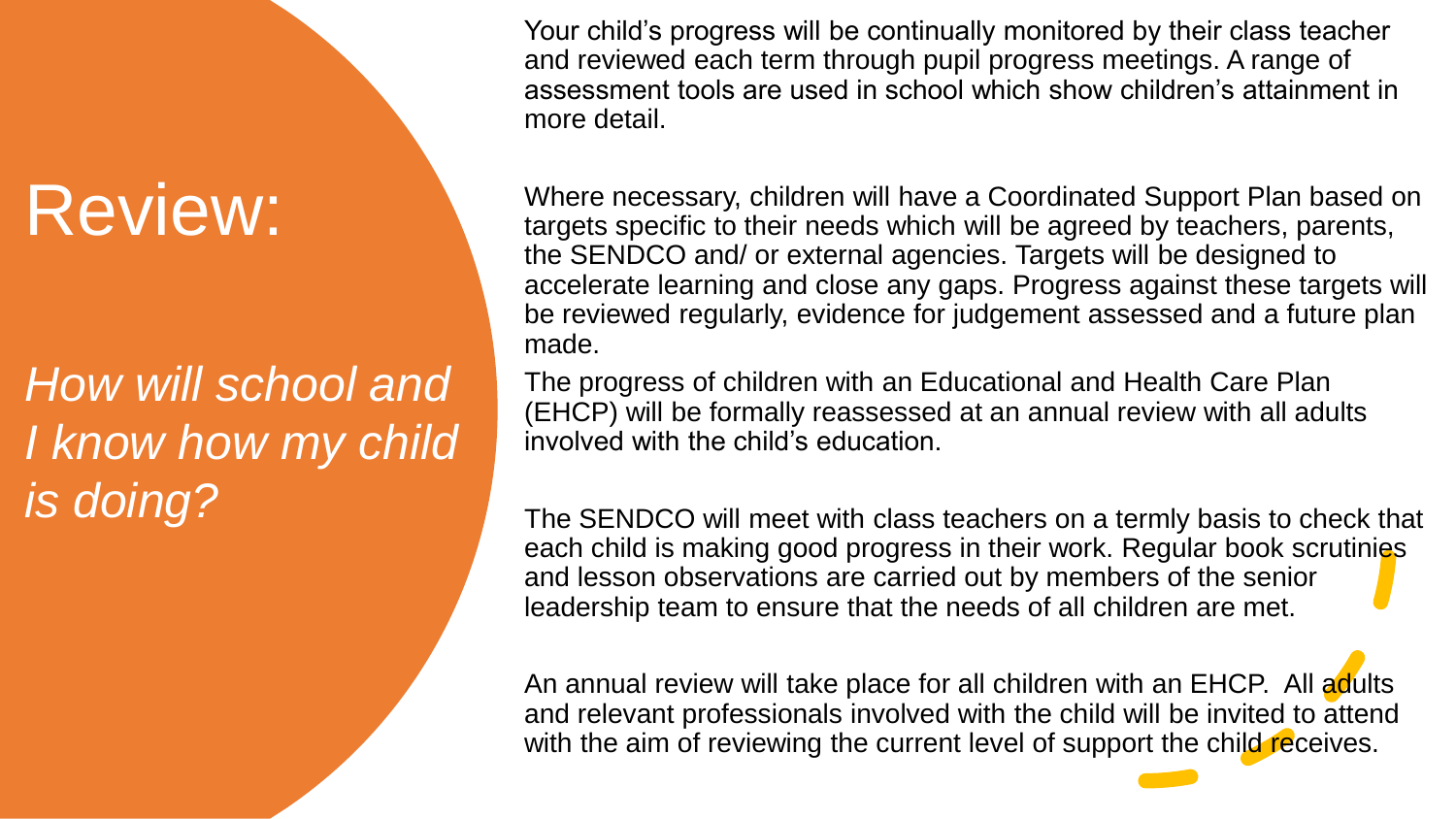## **Meeting identified needs**

For many children, their targets will be linked to learning and will often be specifically related to English and maths. However, for other children they may be related to social interaction, communicating with children and adults or emotional difficulties. The most important factor is that the targets and support provided are particular to the needs of each individual child.

### **At Sacred Heart, we offer many different forms of additional provision, including:**

- additional in and out of class support;
- one-to-one support when appropriate;
- flexible groupings (including small group work) ;
- access to specific resources and learning programmes;
- counselling;
- access to a wide range of outside agencies.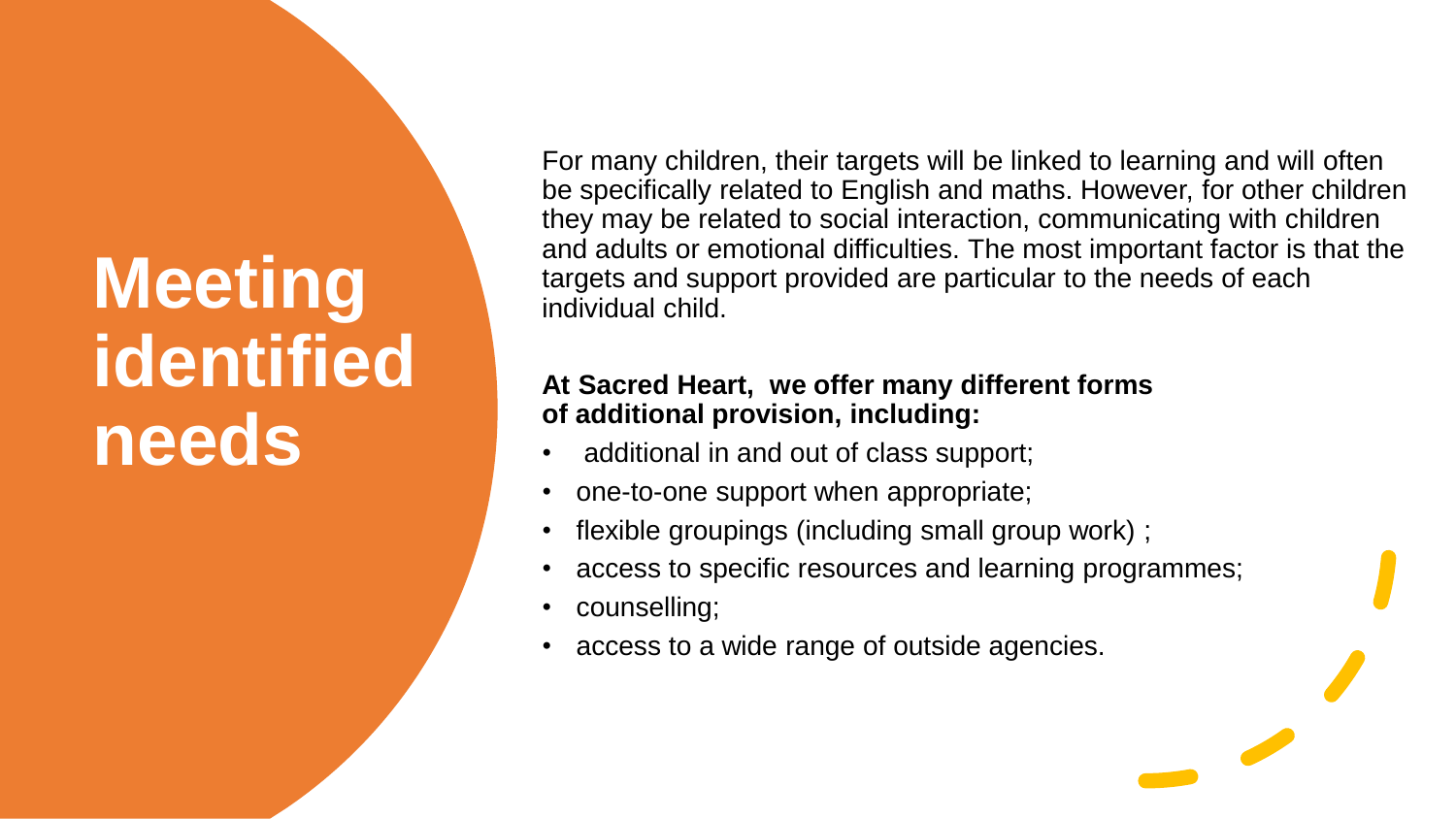### **Communication and Interaction**

Children and young people with speech, language and communication needs (SLCN) have difficulty in communicating with others. This may be because they have difficulty saying what they want to, understanding what is being said to them or they do not understand or use social rules of communication. The profile for every child with SLCN is different and their needs may change over time. They may have difficulty with one, some or all of the different aspects of speech, language or social communication at different times of their lives.

Children and young people with ASD, including Asperger's Syndrome and Autism, are likely to have particular difficulties with social interaction. They may also experience difficulties with language, communication and imagination, which can impact on how they relate to others.

- access to small group and/or individualised interventions to develop skills in communication and interaction with others;
- visual timetables used in every classroom;
- flexible approaches to timetable when necessary;
- access to additional aids/technology ;
- explicit teaching of generalising skills from one context to another;
- careful planning of transitions, e.g. advance notice, familiar resources;
- mentoring and/or buddy systems.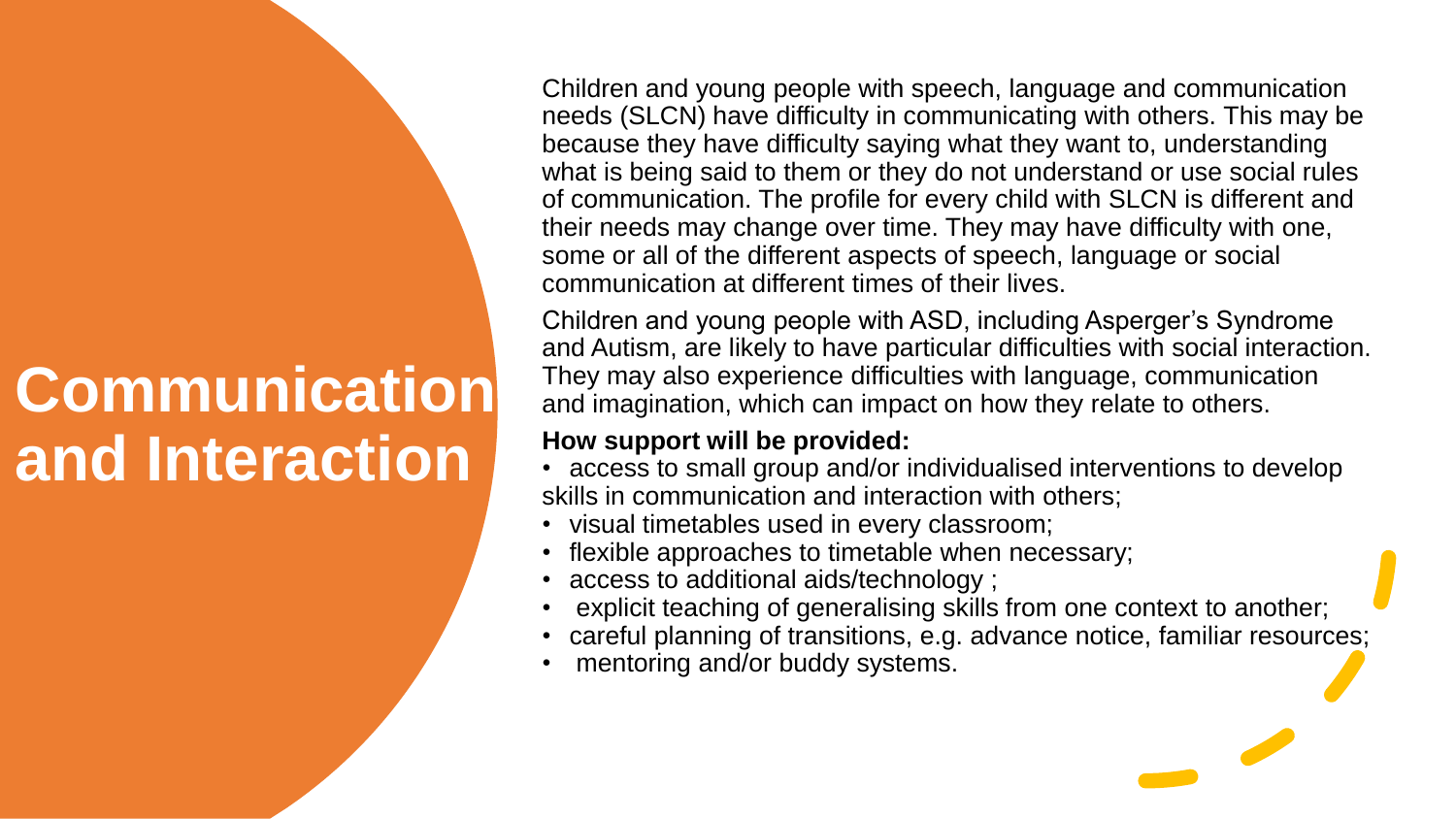# **Cognition** and Learning

Support for learning difficulties may be required when children and young people learn at a slower pace than their peers, even with appropriate differentiation. Learning difficulties cover a wide range of needs, including moderate learning difficulties (MLD), severe learning difficulties (SLD), where children are likely to need support in all areas of the curriculum and associated difficulties with mobility and communication, through to profound and multiple learning difficulties (PMLD), Specific learning difficulties (SpLD), affect one or more specific aspects of learning. This encompasses a range of conditions such as dyslexia, dyscalculia and dyspraxia.

- regular, individual or small group focused interventions, e.g. reading RWI 1:1 tuition, Reading Plus;
- increased access to small group support in class;
- practical aids for learning, e.g. place value counters, number lines, pictures, photos, coloured overlays, accessible reading material suited to age and individualised success criteria;
- flexible groupings;
- access to technical aids e.g. spell checker, ICT software and/or hardware;
- adaptations to assessments to enable access e.g. readers, scribe, ICT;
- curriculum/delivery adaptations to meet the learning needs of individuals;
- frequent repetition and reinforcement.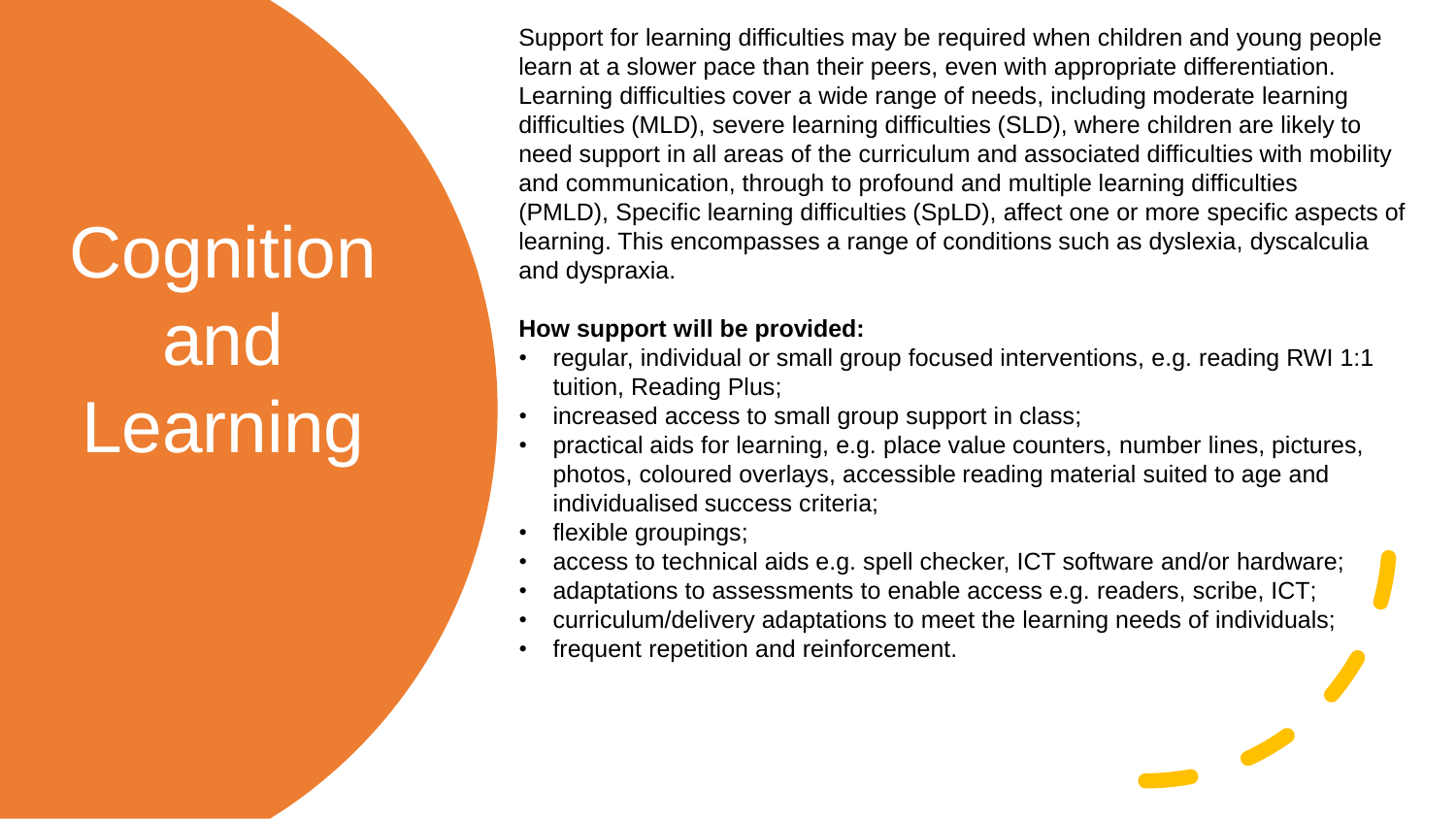# **Social, Emotional and Mental Health Difficulties**

Children and young people may experience a wide range of social and emotional difficulties which manifest themselves in many ways. These may include becoming withdrawn or isolated, as well as displaying challenging, disruptive or disturbing behaviour. These behaviours may reflect underlying mental health difficulties such as anxiety or depression, selfharming, substance misuse, eating disorders or physical symptoms that are medically unexplained. Other children and young people may have disorders such as attention deficit disorder, attention deficit hyperactive disorder or attachment disorder.

- access to time out/individual work area;
- access to in-house listening mentors including mindfulness;
- access to counselling services, e.g. CAMHS, Alliance;
- a dedicated Parent Support Advisor
- bereavement support;
- when possible, increased access to additional adults in and out of the classroom;
- supported transition programme with chosen secondary school;
- applications made to Social, Emotional Mental Health Services (SEMH) when necessary.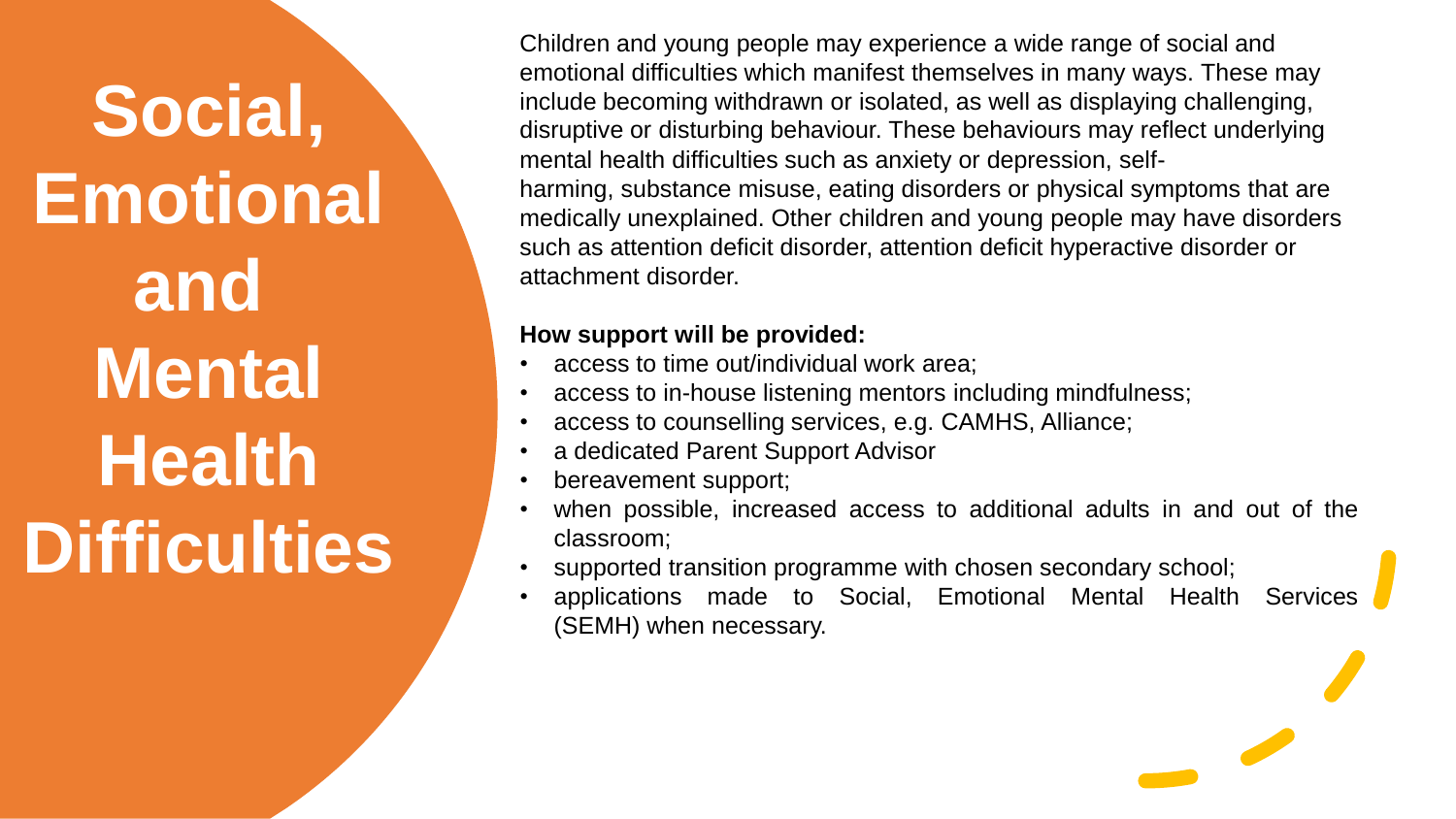## **Sensory and/or Physical Needs**

Some children and young people require special educational provision because they have a disability which prevents or hinders them from making use of the educational facilities generally provided. These difficulties can be age related and may fluctuate over time. Many children and young people with vision impairment (VI), hearing impairment (HI) or a multi-sensory impairment (MSI) will require specialist support and/or equipment to access their learning. Children and young people with an MSI have a combination of vision and hearing difficulties.

Some children and young people with a physical disability (PD) require additional ongoing support and equipment to access all the opportunities available to their peers.

- occupational therapy support sought when necessary and suggestions followed;
- concrete apparatus available to support learning, e.g. Numicon materials (numeracy);
- sensory resources available e.g. , seat wedge, writing wedge;
- access to support for personal care, e.g. school nurse service;
- adaptations made to the curriculum when needed to avoid sensory overload.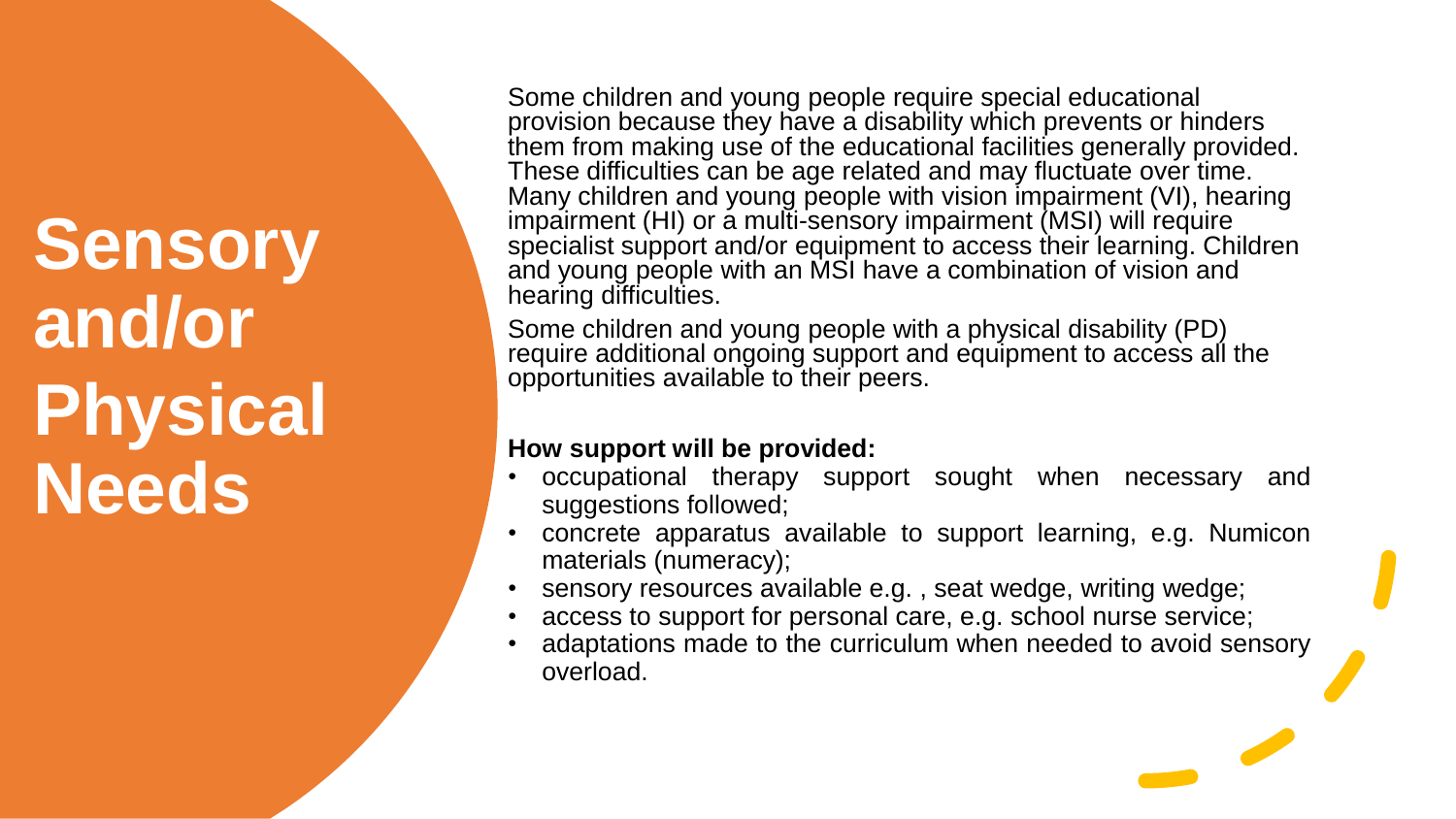## **Accessibility**

With due regard to our Admission Policy, parental choice and accessibility of the school building all children with special educational needs who apply will be accepted by the school.

All of the ground floor is fully wheelchair accessible.

Disabled toilet facilities are located through the school entrance near the school office.

Communication with parents whose first language is not English is supported by advice from the local authorities EAL (English as an additional language) team.

When necessary, translators are booked for meetings and documents are translated.

#### **Activities Outside of School**

Sacred Heart is an inclusive school and we will put in place appropriate support, whenever possible, to enable your child to be educated alongside their peers. This may include extra staffing and/or equipment.

Staff who are arranging an offsite trip will discuss with parents and the SENDCO any requirements needed and the suitability of any trip which the school is taking part in.

We will not stop your child from going on a trip due to their special educational needs and/or disability if the trip is suitable for your child and their safety and the safety of others is not compromised.

The Headteacher oversees all trips to ensure children are safe and included where possible.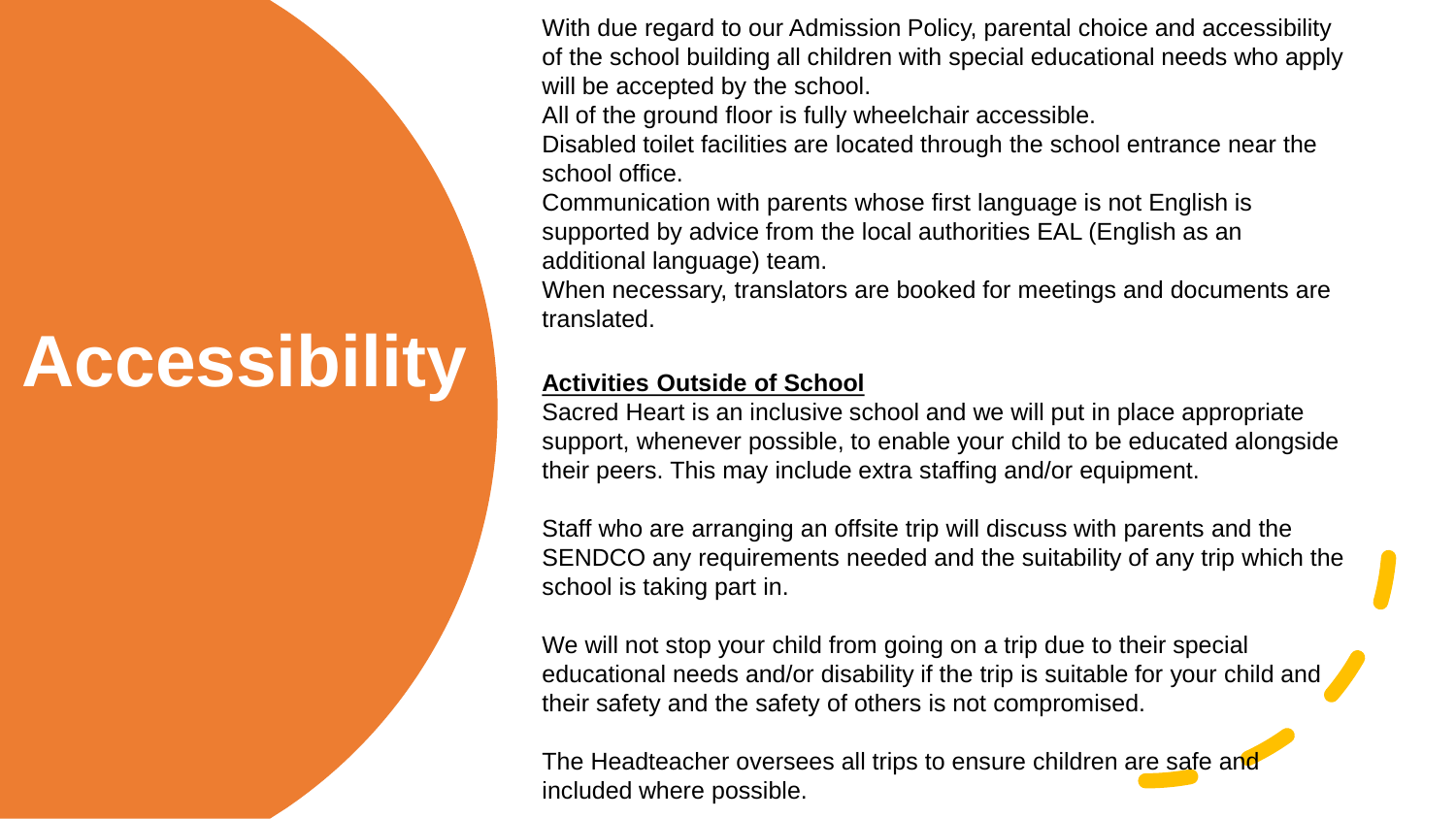## **Medical**

On site medical support is provided by our qualified first aiders including emergency and paediatric first aid.

Staff are trained in the administration of Epi-pens.

We have a comprehensive policy covering the administration of medicines in school.

Children who have more severe medical conditions have detailed care plans which are devised in consultation with parents, school staff and medical professionals. These plans are kept in class, at First Aid stations around the school and are accessible by all members of staff.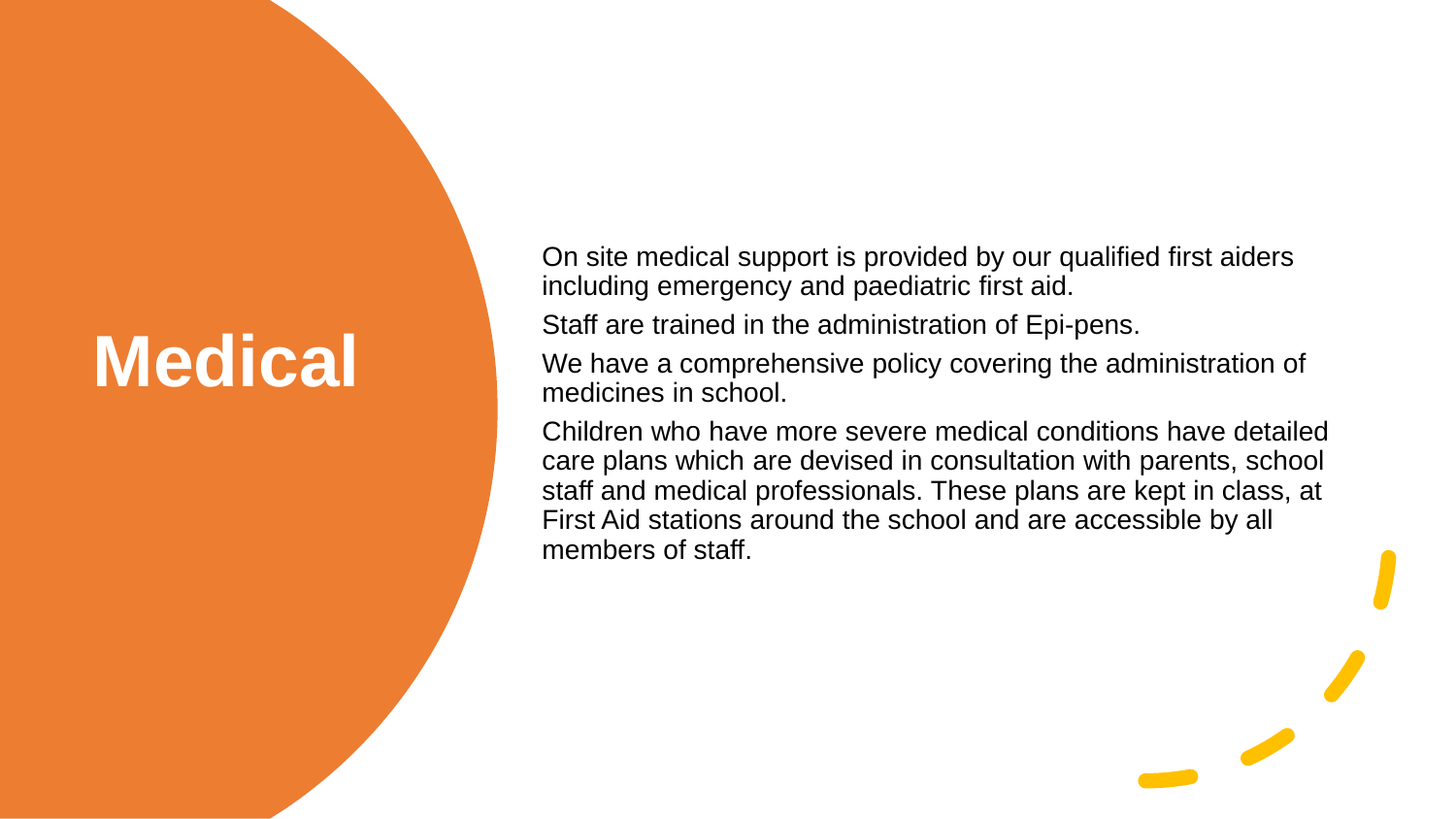## **Transition to Secondary School**

We work closely with all secondary schools in the area.

The majority of our children move on to English Martyrs School and Sixth Form College.

The transition process will begin early, usually in Y5, for some of our more vulnerable children.

Meetings are held for the transfer of essential information relating to EHCPs, Child and Family Services and pastoral matters.

Our parent support advisor, works closely with the SENDCO and Y6 class teacher to support children who require additional provision during their transition period.

We can also support you in organising meetings with secondary school staff if you wish to speak to them personally.

When reviewing an EHCP for children in Y6, staff from the secondary school will always be invited to the review meetings.

During the last term, staff from English Martyrs come to meet our Y6 children and in addition to this, our Y6 children attend their chosen secondary school for a period of transition decided by the secondary school.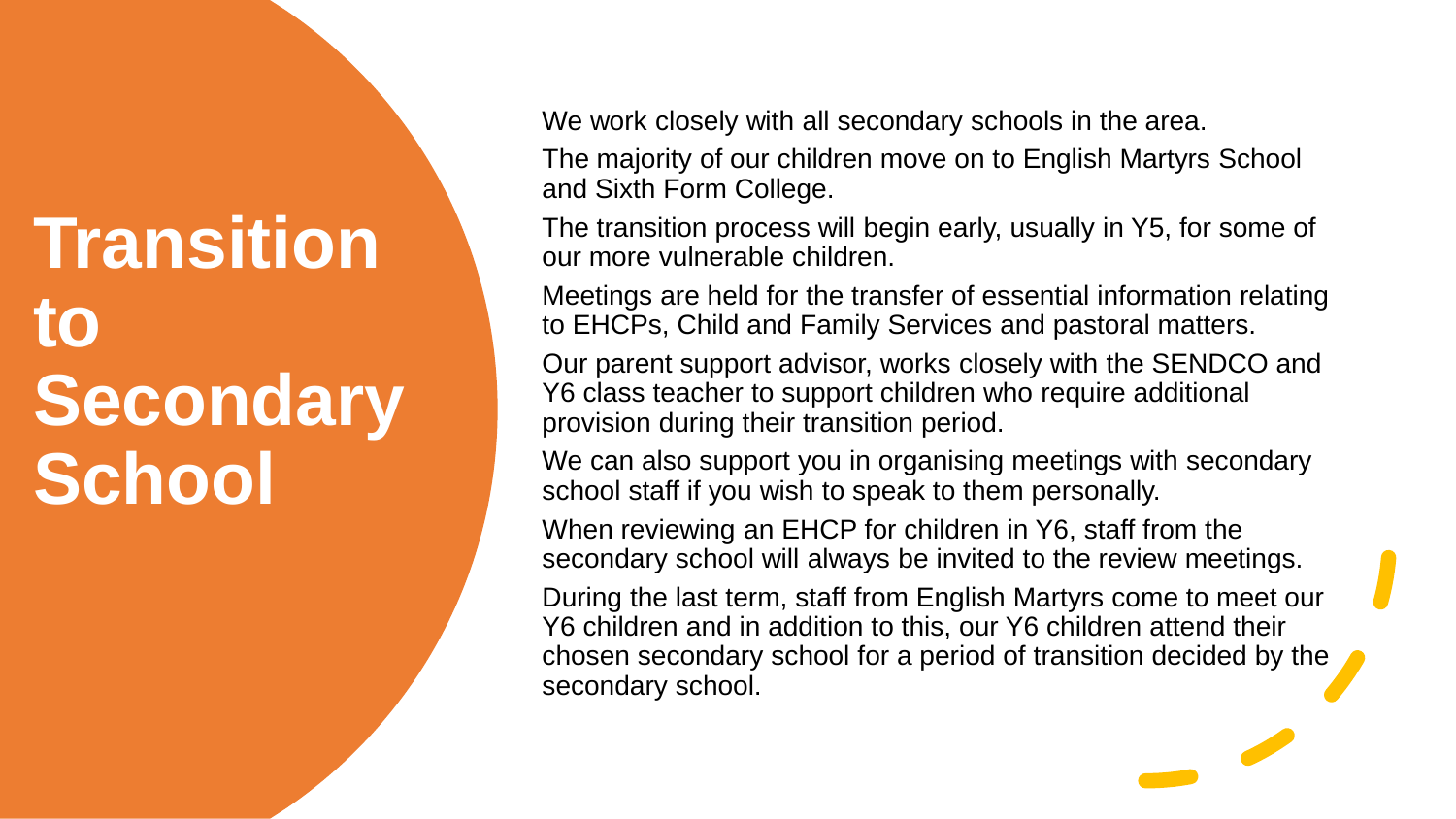**Transition: New School New Year Group**

#### **Transition to a new school**

If your child moves to a new school within or at the end of an academic year, the SENDCO will contact the new school SENDCO to ensure he/she knows about any special arrangements or support that needs to be made for your child. If necessary, a meeting will be arranged with other professionals. She will also transfer all records held for your child to the new school as soon as possible. For those who may be joining specialist provision, staff may attend initial visits with child.

### **Transition to a new year group/Key Stage**

Information will be passed on to the new class teacher in advance and a transition meeting will take place with the new teacher. Individual targets/requirements for all SEND children will be discussed with the new teacher and agreed by the SENDCO.

Flexible entry to Early Years Foundation Stage dependent on need.

Children who require additional support to ensure a smooth transition to their new class, will be included in a programme supported by the SENDCOn and the class teacher.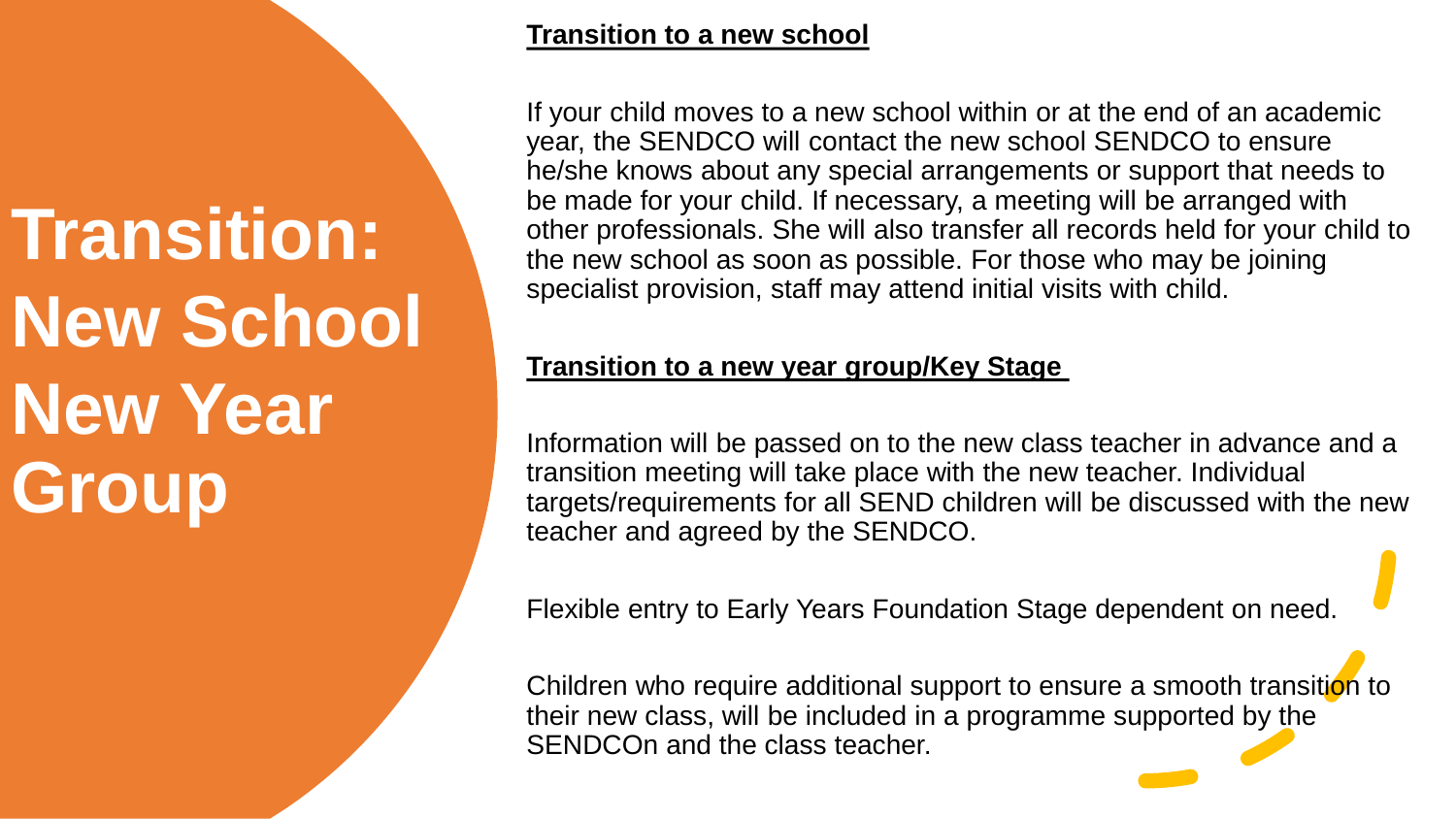Further information to support this document can be found at the following links:

SEN Code of Practice (graduated response)

[https://www.gov.uk/government/consultations/revision-of-the-send-code-of-practice-0-to-](https://www.gov.uk/government/consultations/revision-of-the-send-code-of-practice-0-to-25-years)25-years

Local Authority's Local Offer [https://www.hartlepoolnow.co.uk/local\\_offer](https://www.hartlepoolnow.co.uk/local_offer) School Website <https://www.sacredhearthartlepool.co.uk/send-special-educational-needs-and-disabilities>

Council for Disabled Children [http://www.councilfordisabledchildren.org.uk](http://www.councilfordisabledchildren.org.uk/)

The Hartlepool Local Offer <http://hartlepool.fsd.org.uk/kb5/hartlepool/fsd/send.page>

Independent Parental Special Education Advice (IPSEA) [http://www.ipsea.org.uk](http://www.ipsea.org.uk/)

British Dyslexia Association (BDA) [http://www.bdadyslexia.org.uk](http://www.bdadyslexia.org.uk/)

National Autistic Society (NAS) [http://www.autism.org.uk](http://www.autism.org.uk/)

RNIB [http://www.rnib.org.uk](http://www.rnib.org.uk/)

National Deaf Children's Society [http://www.ndcs.org.uk](http://www.ndcs.org.uk/)